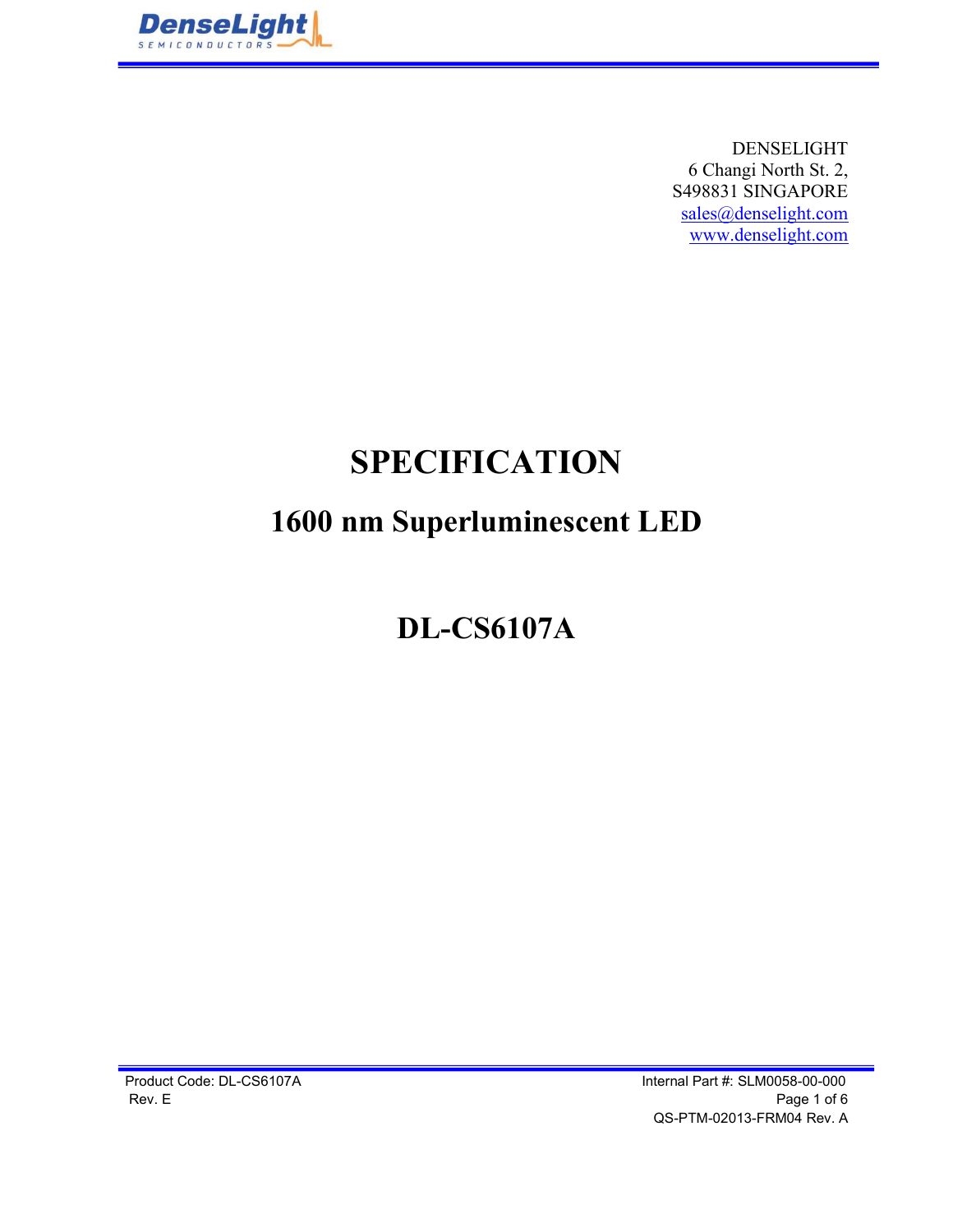

#### A. PRODUCT DESCRIPTION

The DenseLight DL-CS6107A series is a broadband SLED that operates in a true inherent superluminescent mode. This superluminescent property generates broader band at higher drive currents in contrast to other conventional SLEDs which are ASE-based, where high drive tends to give narrower band. Its low coherence reduces Rayleigh backscattering noise. Coupled with high power and large spectral width, it offsets photoreceiver noise and improves spatial resolution (in OCT) and measurand sensitivity (in sensors). The SLED is available in 14-pin BTF package. It is compliance with the requirements of Bellcore Document GR-468-CORE.

Enabled by spread spectra bandgap engineering technology, future generations of DenseLight SLEDs promise higher chip powers (up to 50mW possible), and broader spectral bands (beyond 120nm). Higher levels of integration may feature integrated SLEDs with phase modulators, optical couplers and photodetectors into a complete optical sensor chipset.

For responsive prototyping enquiries please email: sales@denselight.com

#### B. FEATURES

- Typical ex-fiber output power of 10mW
- Typical 3dB bandwidth of 60nm
- Typical spectral modulation of 0.15dB
- 14-pin BTF package
- Single mode fiber

#### C. APPLICATIONS

- Fiber Optic Gyroscope
- Optical Test Instrument
- Fiber Optic Sensors
- Fiber Optic Communications  $\bullet$
- Optical Coherence Tomography
- Biomedical Imaging Device
- Clinical Healing Equipment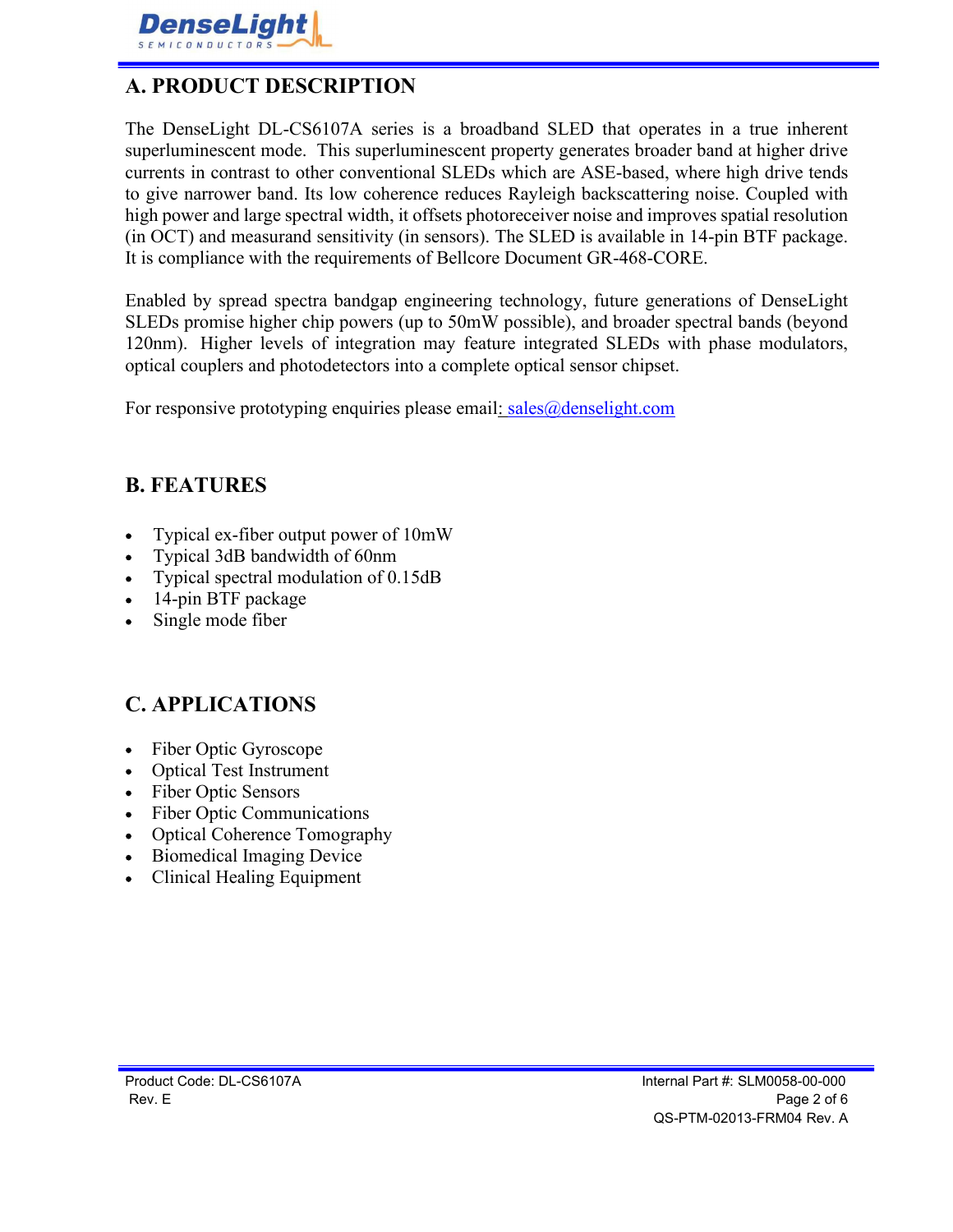

#### D. ABSOLUTE MAXIMUM RATINGS

| Parameter                       | <b>Symbol</b>               | <b>Condition</b>         | Min                      | <b>Max</b>     | Unit            |
|---------------------------------|-----------------------------|--------------------------|--------------------------|----------------|-----------------|
| Reverse voltage                 | $V_{R}$                     | $\overline{\phantom{a}}$ | $\overline{\phantom{a}}$ | $\overline{2}$ | V               |
| Forward current                 | $I_{\rm F}$                 | $\overline{\phantom{a}}$ |                          | 350            | mA              |
| Forward voltage                 | $V_{\rm F}$                 | $I_{op}$                 |                          | 2.5            | V               |
| Case temperature                | $T_c$                       | $\mathbf{I}_{op}$        | $-40$                    | 70             | $\rm ^{\circ}C$ |
| $SLED$ temperature <sup>1</sup> | $T_{\scriptstyle \rm SLED}$ | $I_{op}$                 | $\mathbf{0}$             | 70             | $\rm ^{\circ}C$ |
| Thermoelectric cooler voltage   | $\rm V_{TEC}$               | $\overline{\phantom{a}}$ |                          | 3.0            | V               |
| Thermoelectric cooler current   | I <sub>TEC</sub>            | $\overline{\phantom{a}}$ |                          | 1.8            | A               |
| Storage temperature             | $T_{\text{stg}}$            | Unbiased                 | $-40$                    | 85             | $\rm ^{\circ}C$ |
| Storage humidity                | $\overline{\phantom{a}}$    | $\overline{\phantom{a}}$ | 5                        | 85             | %RH             |
| Electro static discharge (ESD)  | V <sub>ESD</sub>            | Human body<br>model      |                          | 500            | V               |
| Lead soldering temperature      | $S_{temp}$                  | $\overline{\phantom{a}}$ |                          | 260            | $\rm ^{\circ}C$ |
| Lead soldering time             | Stime                       | $\overline{\phantom{a}}$ |                          | 10             | sec             |

### E. SPECIFICATIONS (T<sub>SLED</sub> = 25 °C)

| <b>Parameter</b>              | <b>Symbol</b>            | Condition                | Min                      | <b>Typ</b> | <b>Max</b>               | Unit      |
|-------------------------------|--------------------------|--------------------------|--------------------------|------------|--------------------------|-----------|
| Operating current             | $\mathbf{L}_{\text{op}}$ | $\overline{\phantom{a}}$ | $\overline{\phantom{a}}$ | -          | 300                      | mA        |
| Forward voltage               | $V_{F}$                  | $\mathbf{I}_{op}$        | $\overline{\phantom{a}}$ | -          | $\overline{2}$           | V         |
| Power in SMF                  | $P_{o}$                  | $\mathbf{I}_{\text{op}}$ | 8                        | 10         | ۰                        | mW        |
| Central wavelength            | λ                        | $\mathbf{I}_{op}$        | 1580                     | 1600       | 1620                     | nm        |
| Bandwidth                     | $B_{FWHM}$               | $\mathbf{I}_{op}$        | 55                       | 60         | $\overline{\phantom{a}}$ | nm        |
| Spectrum modulation           | $\mathbb{R}$             | $P_{o}$                  | $\overline{\phantom{a}}$ | 0.15       | 0.35                     | dB        |
| Thermistor resistance         | $R_{therm}$              | $T = 25 °C$              | 9.5                      | 10         | 10.5                     | $k\Omega$ |
| Thermoelectric cooler voltage | V <sub>TEC</sub>         | $\mathbf{L}_{\text{op}}$ | -                        | -          | 2.5                      | V         |
| Thermoelectric cooler current | $I_{TEC}$                | $\mathbf{I}_{op}$        | $\overline{\phantom{a}}$ | ۰          | 1.1                      | A         |

1 TSLED is monitored by internal thermistor with external pin out.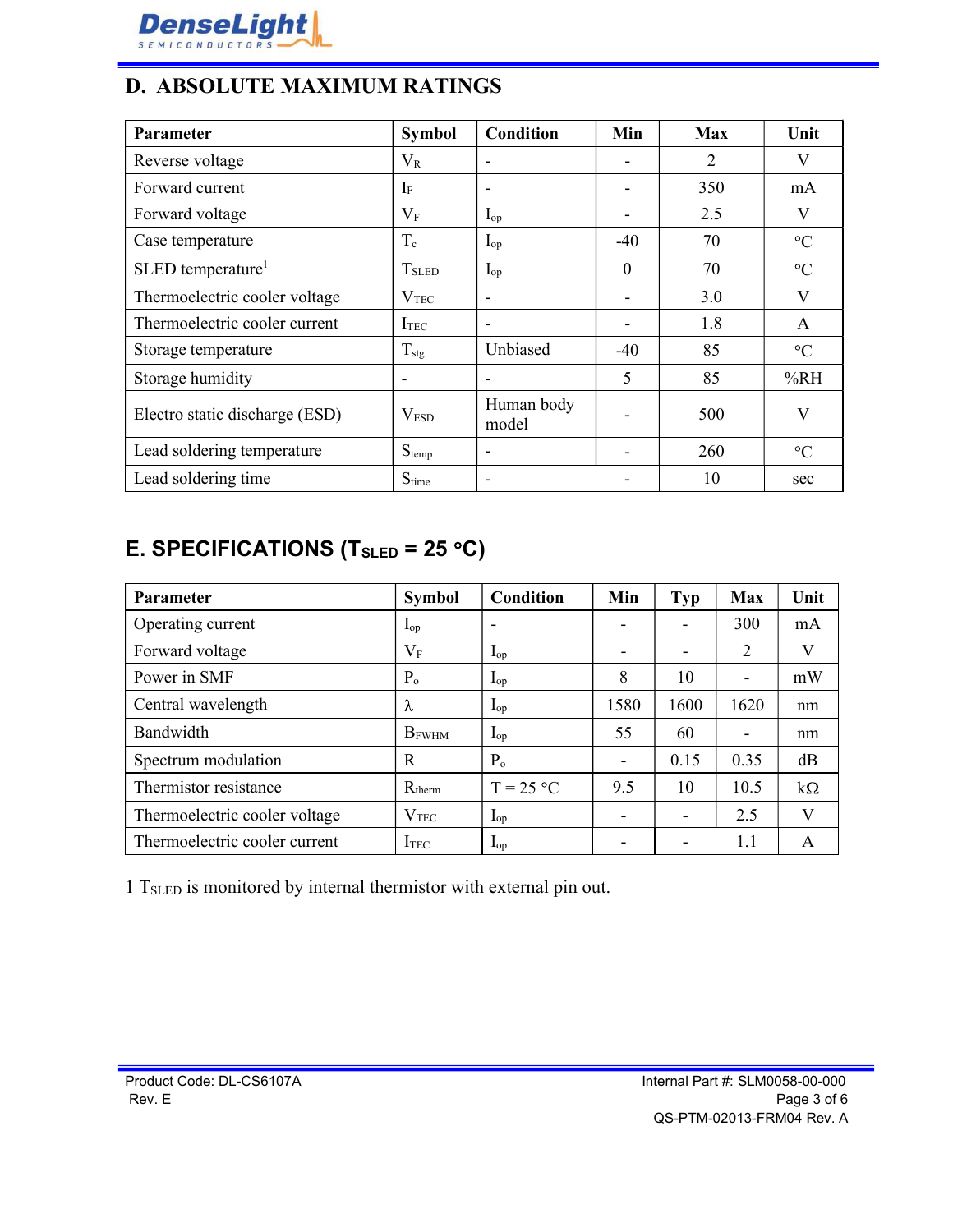

#### F. PACKAGE

#### BTF package

| Part                 | <b>Description</b> |  |
|----------------------|--------------------|--|
| Package type         | <b>BTF</b>         |  |
| Fiber:               | <b>SMF-28</b>      |  |
| <b>MFD</b>           | $10 \mu m$         |  |
| Cladding diameter    | $125 \mu m$        |  |
| Coating diameter     | $245 \mu m$        |  |
| Jacket               | 900µm loose tube   |  |
| Fiber pigtail length | lm                 |  |
| Fiber bending radius | $>40$ mm           |  |
| Connector            | FC/APC             |  |
| Dimensions           | See figure         |  |



 $\overline{8}$ 

 $\overline{9}$  10 11 12 13 14

 $12$ 

 $\overline{13}$ 

 $14$ 

CASE<br>TEC-

Product Code: DL-CS6107A **Internal Part #: SLM0058-00-000** Rev. E Page 4 of 6 QS-PTM-02013-FRM04 Rev. A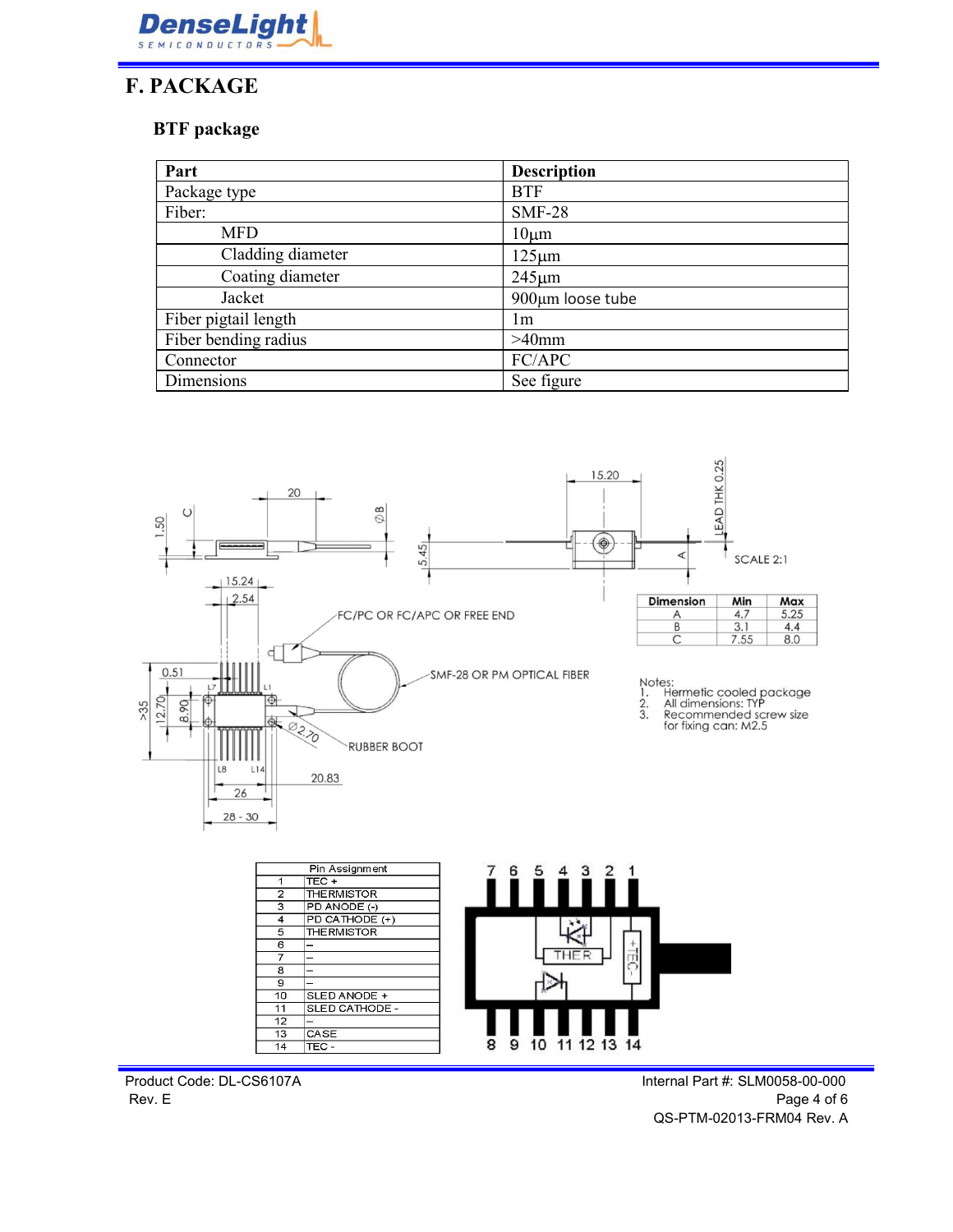

#### G. TYPICAL PERFORMANCE CHARACTERISTICS

Operating condition:  $T_{\text{SLED}} = 25 \text{ °C}$ 





I-V Curve Spectrum Modulation